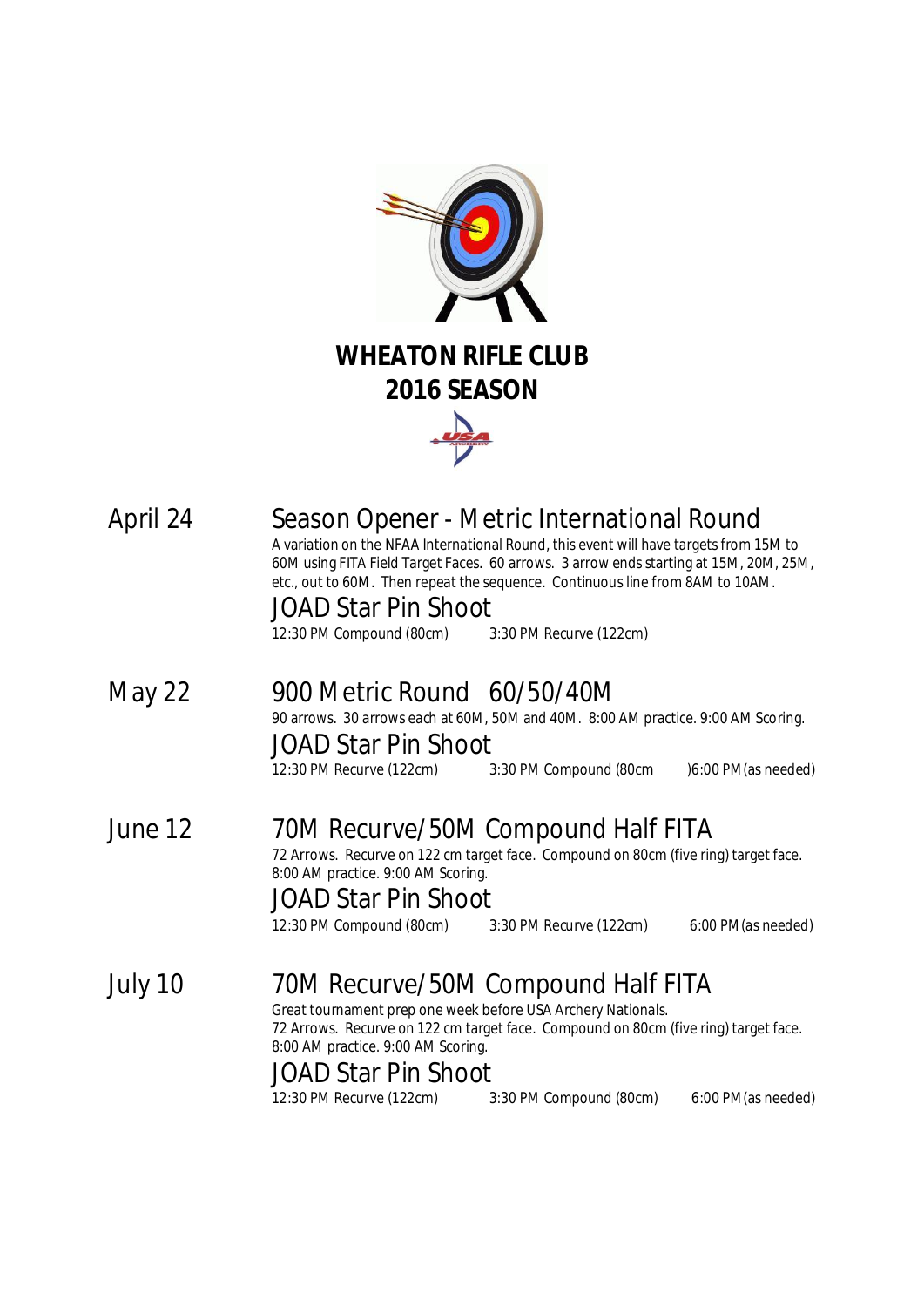## August 14 900 Metric Round 60/50/40M

90 arrows. 30 arrows each at 60M, 50M and 40M. 8:00 AM practice. 9:00 AM Scoring. JOAD Star Pin Shoot

12:30 PM Compound (80cm) 3:30 PM Recurve (122cm) 6:00 PM(as needed)

#### August 20 900 Metric JOAD Round to Prepare for ITAA **State**

90 total arrows, 30 at each of three distances depending on age and bow style. This tournament is one week prior to the ITAA 900 Round State Championship. Medals will be awarded.

9:00 AM All Cubs. Recurve Cadets. 40/30/20M<br>1:00 PM All Bowman 30/25/20M \* All Novice1 All Bowman 30/25/20M \* All Novice15/12/10M \* All Juniors and Compound Cadets 60/50/40M

#### September 18 900 Metric Round 60/50/40M

90 arrows. 30 arrows each at 60M, 50M and 40M. 8:00 AM practice. 9:00 AM Scoring.

# JOAD Star Pin Shoot<br>12:30 PM Recurve (122cm)

3:30 PM Compound (80cm)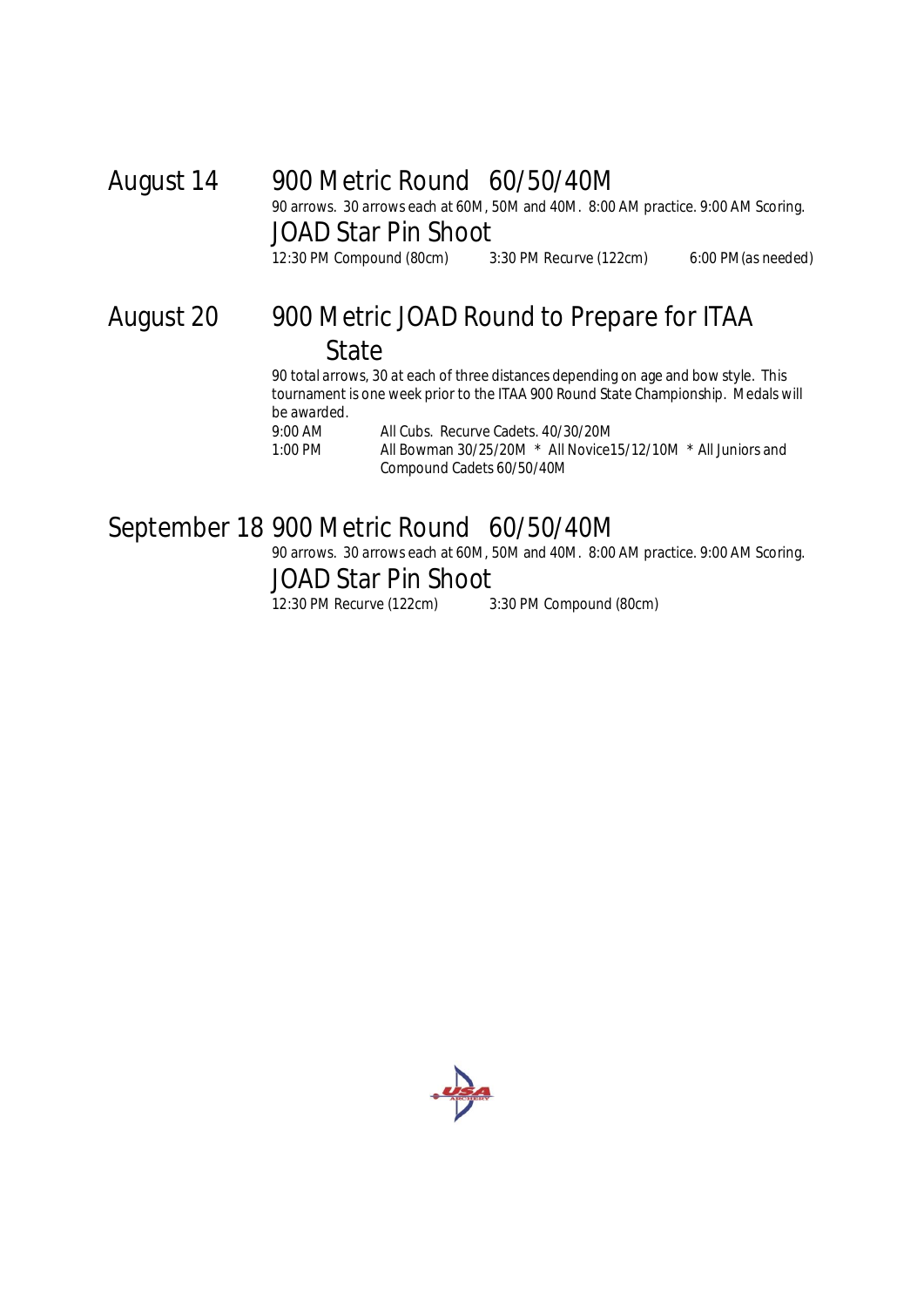### **Wheaton Rifle Club Adult Archery Program 2016 Outdoor Pin Shoots**

| April 17             | 3:00 PM |
|----------------------|---------|
| <b>May 15</b>        | 6:00 PM |
| June 19              | 6:00 PM |
| July 17              | 6:00 PM |
| August 20 (Saturday) | 6:00 PM |
| September 25         | 3:00 PM |